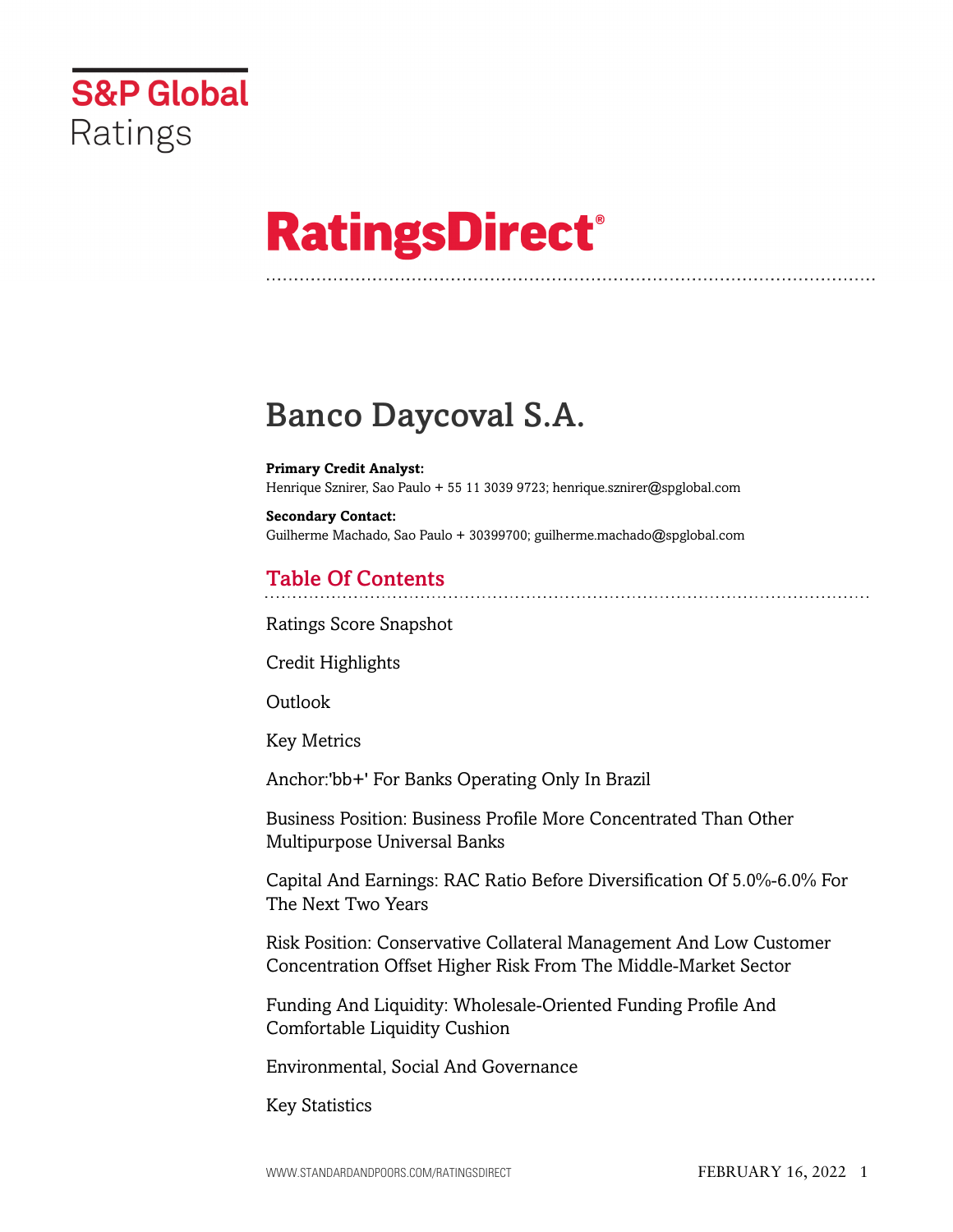# Table Of Contents (cont.)

[Related Criteria](#page-9-0)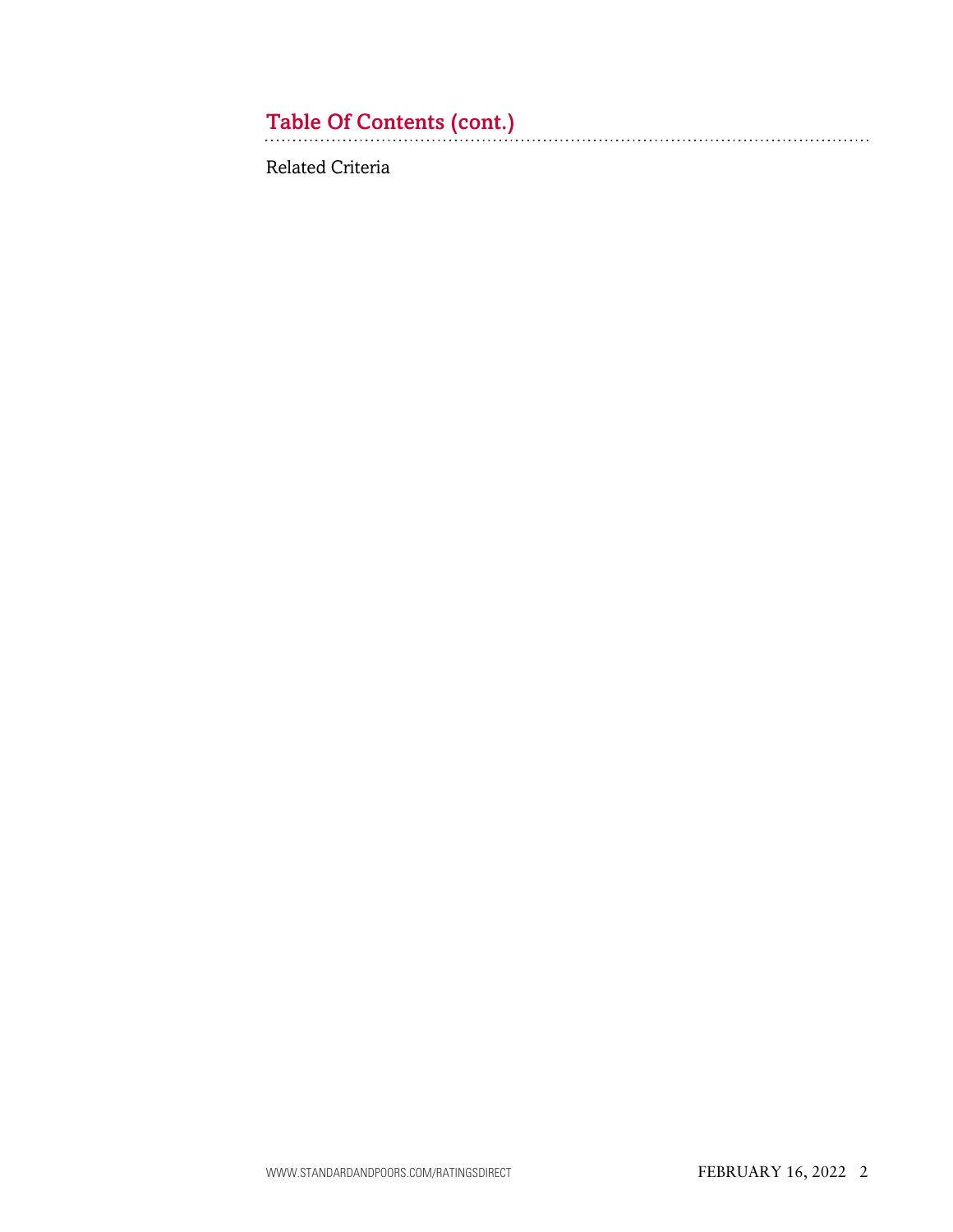# Banco Daycoval S.A.

### <span id="page-2-0"></span>Ratings Score Snapshot

#### Issuer Credit Rating

BB-/Stable/B *Brazil National Scale* brAA+/Stable/brA-1+

| SACP: bb-                   |          |      | Support: 0        |   | <b>Additional factors: 0</b> |  |  |  |
|-----------------------------|----------|------|-------------------|---|------------------------------|--|--|--|
| Anchor                      | $bb+$    |      | ALAC support      | 0 | <b>Issuer credit rating</b>  |  |  |  |
| <b>Business</b><br>position | Moderate | $-1$ |                   |   |                              |  |  |  |
| Capital and<br>earnings     | Moderate | 0    | GRE support       | 0 |                              |  |  |  |
| <b>Risk</b><br>position     | Adequate | 0    |                   |   | <b>BB-/Stable/B</b>          |  |  |  |
| Funding                     | Moderate | $-1$ | Group support     | 0 |                              |  |  |  |
| Liquidity                   | Adequate |      |                   |   |                              |  |  |  |
| CRA adjustment              |          | 0    | Sovereign support | 0 |                              |  |  |  |

ALAC--Additional loss-absorbing capacity. CRA--Comparable ratings analysis. GRE--Government-related entity. ICR--Issuer credit rating. SACP--Stand-alone credit profile.

# <span id="page-2-1"></span>Credit Highlights

| <b>Key strengths</b>                                                                                                                           | Key risks                                                                |
|------------------------------------------------------------------------------------------------------------------------------------------------|--------------------------------------------------------------------------|
| Sound profitability and asset quality metrics that are better than those of its Rising competition from large banks and new players.<br>peers. |                                                                          |
| Solid management track record and good expertise in collateral<br>management.                                                                  | Weak economic growth in Brazil, exacerbated by the COVID-19<br>pandemic. |
| Stable asset quality metrics despite challenging economic conditions.                                                                          | High reliance on wholesale investors for funding.                        |

*Our rating on Daycoval continues to reflect its good profitability and solid track record in loans to small and midsize enterprises (SMEs), but also its concentrated operations.* Daycoval's business position benefits from its sizable and successful operations in collateralized loans to small and midsize enterprises (SMEs) in Brazil. Its profitability has been outperforming its peers due to its rapid loan growth, adequate loan pricing, and manageable credit losses. However, the bank is also concentrated in the SME niche, which we see as a relative weakness.

*Despite its strong performance last year, we think Daycoval's profitability could fall amid challenging conditions this year.* In our opinion, Daycoval's profitability this year will be more pressured than in recent years due to our expectation of lower credit growth and potential for deterioration in the creditworthiness of its customers. We project its return on equity (ROE) to fall to 20%-25% in the upcoming years. This is lower than the ROE the bank had in 2020 (29.1%) and in 2021 (30.1%), but still higher than the industry average.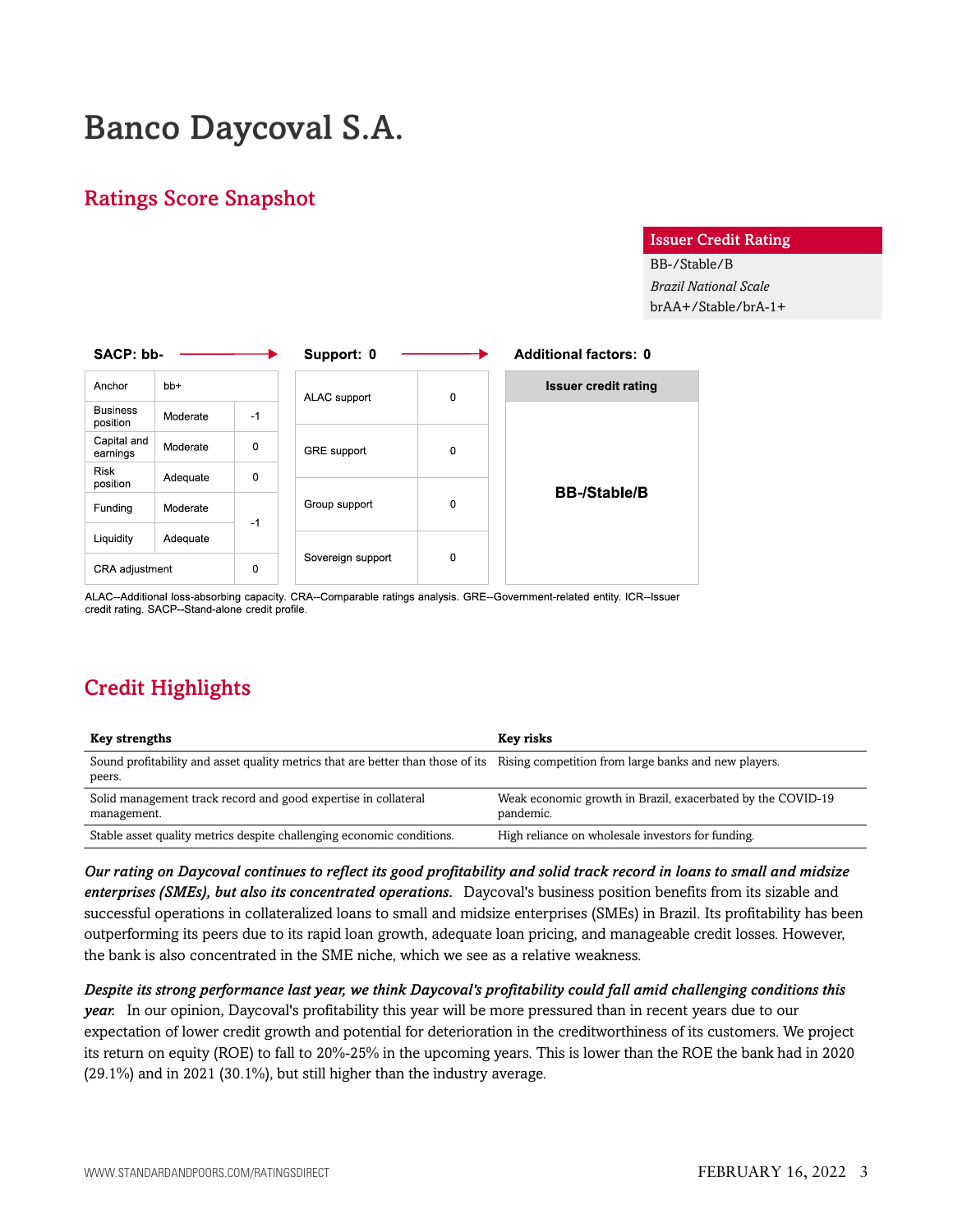*Despite the weak credit conditions, we expect the bank's asset quality to remain under control in 2022.* We forecast that nonperforming loans (NPLs) will end 2022 at 2.0%-2.5%. In 2020 and 2021, Daycoval's NPL ratio was better than usual due to renegotiations and overall better NPLs in the Brazilian banking system. However, we believe that Daycoval's NPLs will follow the Brazilian banking system's trend and slightly worsen this year compared to last year due to weaker credit conditions. On the other hand, Daycoval's loan loss provisions, which covered about 220% of NPLs as of December 2021, will adequately cover the potential deterioration in NPLs.

#### **Outlook**

The stable outlook on Daycoval reflects our view that we don't expect any rating changes in the next 12 months resulting from the bank's stand-alone credit profile. In our opinion, the bank will continue to report a strong financial performance and stable asset quality metrics.

#### Upside scenario

In our view, an upgrade of Daycoval would depend on its ability to continue to consistently outperform its peers. However, an upgrade on the global scale would only be possible if we simultaneously upgrade Brazil. Moreover, we don't expect major shifts in the bank's credit fundamentals in the next year because we think it will maintain its current business and funding structure, capitalization, and sound asset quality.

#### Downside scenario

We could lower the ratings on Daycoval if the bank's risk-adjusted capital (RAC) ratio drops to consistently below 5% because of faster-than-expected loan growth or eroding asset quality. Our base case considers that Daycoval will keep asset quality metrics slightly better than the system's average and will have good profitability to support credit growth in the next two years.

# <span id="page-3-0"></span>Key Metrics

| Banco Daycoval S.A. Key Ratios And Forecasts*          |                               |       |               |              |  |  |  |
|--------------------------------------------------------|-------------------------------|-------|---------------|--------------|--|--|--|
|                                                        | --Fiscal year ended Dec. 1 -- |       |               |              |  |  |  |
|                                                        | 2020a                         | 2021a | 2022f         | 2023f        |  |  |  |
| Growth in operating revenue $(\%)$                     | 20.8                          | 16.9  | $10.0 - 14.0$ | $7.0 - 10.0$ |  |  |  |
| Growth in customer loans (%)                           | 31.9                          | 25.3  | $8.0 - 12.0$  | $8.0 - 12.0$ |  |  |  |
| Growth in total assets $(\%)$                          | 40.9                          | 26.0  | $5.0 - 10.0$  | $5.0 - 10.0$ |  |  |  |
| Net interest income/average earning assets (NIM) (%)   | 9.9                           | 8.8   | $8.5 - 9.5$   | $8.5 - 9.5$  |  |  |  |
| Cost to income ratio $(\%)$                            | 37.8                          | 40.9  | $40.0 - 43.0$ | 41.0-44.0    |  |  |  |
| Return on equity (%)                                   | 29.1                          | 30.1  | $22.0 - 26.0$ | 22.0-26.0    |  |  |  |
| Return on assets (%)                                   | 2.8                           | 2.5   | $1.9 - 2.3$   | $2.0 - 2.4$  |  |  |  |
| New loan loss provisions/average customer loans $(\%)$ | 2.3                           | 1.2   | $1.8 - 2.2$   | $1.5 - 2.0$  |  |  |  |
| Gross nonperforming assets/customer loans (%)          | 1.8                           | 1.8   | $2.0 - 2.5$   | $2.0 - 2.5$  |  |  |  |
| Net charge-offs/average customer loans (%)             | 1.0                           | 0.5   | $0.9 - 0.9$   | $1.1 - 1.1$  |  |  |  |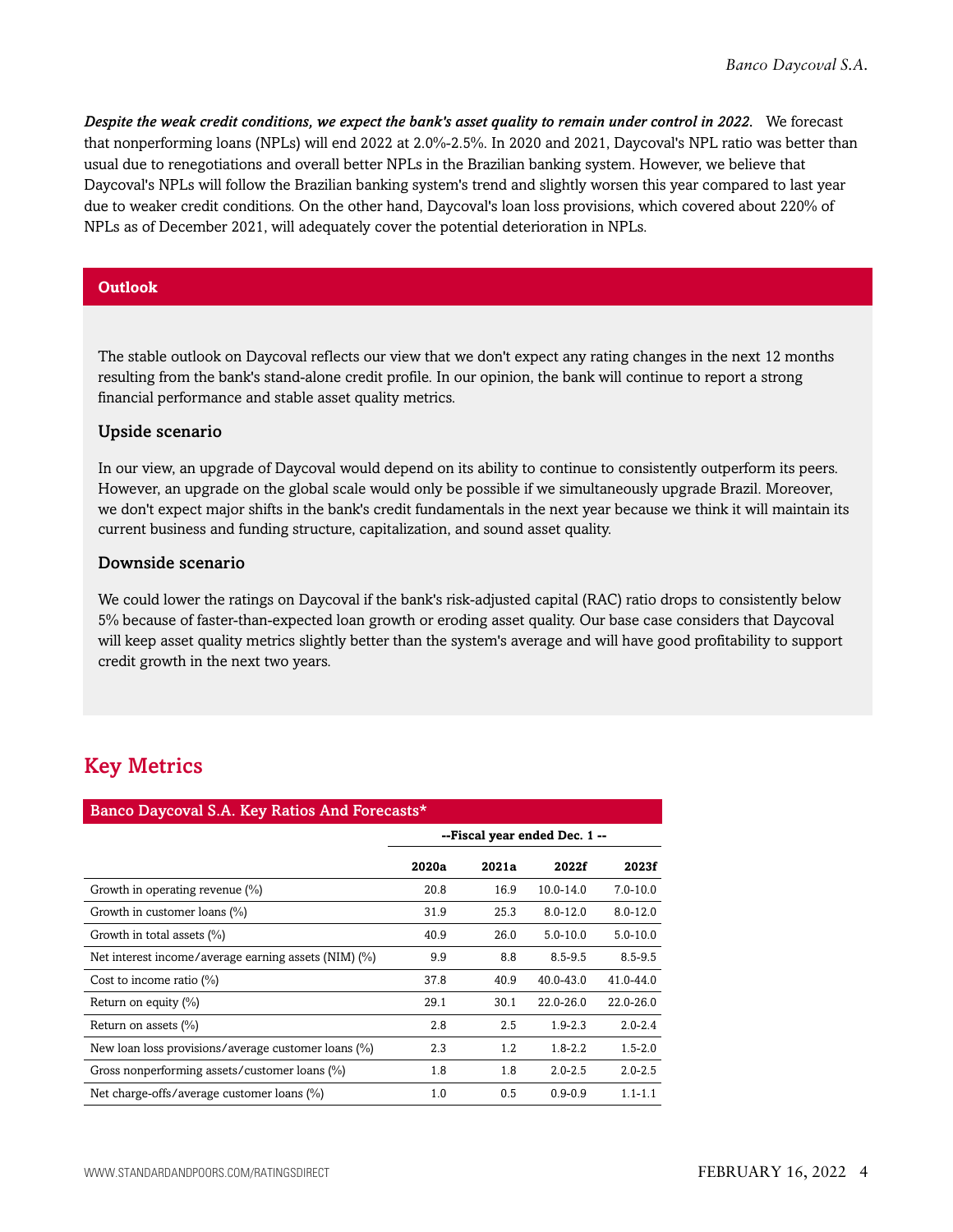| Banco Daycoval S.A. Key Ratios And Forecasts* (cont.) |                               |       |         |             |  |  |  |
|-------------------------------------------------------|-------------------------------|-------|---------|-------------|--|--|--|
|                                                       | --Fiscal year ended Dec. 1 -- |       |         |             |  |  |  |
|                                                       | 2020a                         | 2021a | 2022f   | 2023f       |  |  |  |
| Risk-adjusted capital ratio $(\%)$                    | 5.5                           | 5.5   | $55-60$ | $5.7 - 6.3$ |  |  |  |

<span id="page-4-0"></span>\*All figures adjusted by S&P Global Ratings. a--Actual. e--Estimate. f--Forecast.

# Anchor:'bb+' For Banks Operating Only In Brazil

We classify the banking sector of Brazil in group '6' under our Banking Industry Country Risk Assessment (BICRA). Other countries in group '6' include China, Colombia, Portugal, Indonesia, Brunei, Thailand, Trinidad and Tobago, South Africa, and Uruguay. Our bank criteria use our BICRA economic risk and industry risk scores to determine a bank's anchor, the starting point in assigning an issuer credit rating. The anchor for banks operating only in Brazil is  $'$ hh<sup>+'</sup>

In our opinion, Brazil's low income levels and the government's weak fiscal position constrain the country's economic resilience. We expect economic growth of 4.8% in 2021, although economic performance will remain mediocre in the next few years, absent a faster pace of reform approvals. Asset quality metrics remain stronger than we expected, and should slightly weaken due to the softer economic performance we expect for 2022 and the weaker credit growth. However, they should remain manageable thanks to banks' conservative growth strategies before the pandemic.

Our industry risk assessment for Brazil reflects its well-developed financial regulation that is broadly in line with international standards, and the regulator's good track record that has helped the domestic financial system withstand the last economic downturn. We expect profitability to continue improving in 2022, reflecting lower provisioning needs. As interest rates pick up, banks' net interest margins should be resilient thanks to their ability to transfer the higher funding costs to ultimate borrowers and to the high share of variable rate loans and the short tenor of the bulk of fixed rate loans. The Brazilian banking system has an adequate funding mix with a large and stable core customer deposit base.

# <span id="page-4-1"></span>Business Position: Business Profile More Concentrated Than Other Multipurpose Universal Banks

Daycoval's business position continues to be supported by its sizable and successful operations in collateralized loans to SMEs in Brazil. However, the bank's business position is also constrained by its concentrated revenue composition, which is mainly composed of net interest income from SME loans, and the bank's somewhat small market share in terms of nationwide loans.

Daycoval's loan portfolio is mostly composed of loans to SMEs. As of December 2021, the bank's expanded loan book amounted to about R\$46 billion, of which R\$36 billion (77%) were corporate exposures, R\$8.5 billion (18.6%) were payroll loans, and the rest was mainly composed of auto loans. Daycoval has historically had a strong performance in its corporate loan portfolio due to competent collateral management in its SME business (SME loans granted by Daycoval are generally backed by trade receivables). Out of the collateral backing wholesale operations, about 58%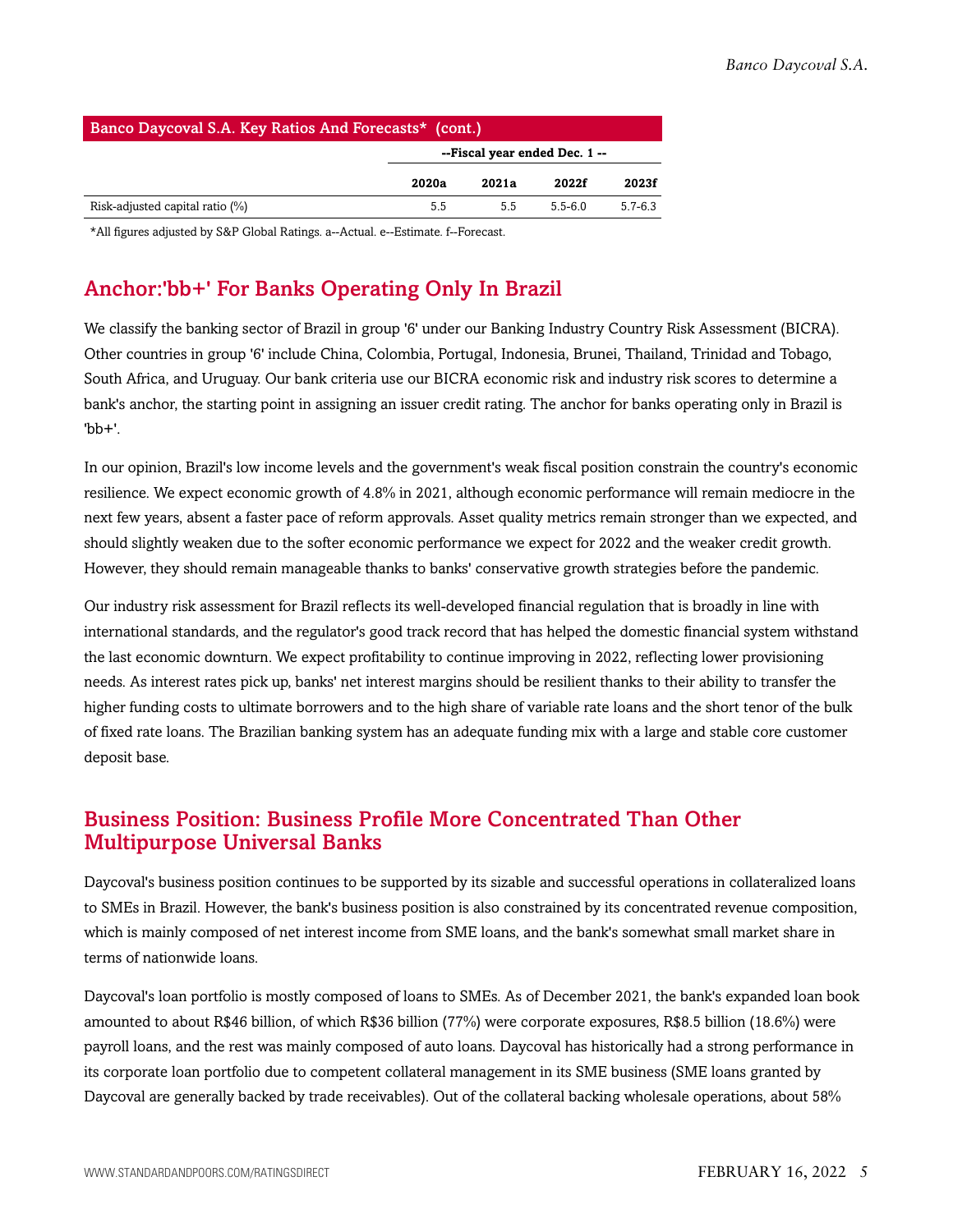were trade receivables, 19% FGI (Fundo Garantidor para Investimentos), and 8% were real estate properties.

Daycoval rapidly increased loan disbursements through the BNDES FGI program in the past two years, which represented about 17% of the bank's wholesale loan portfolio as of December 2021. The government designed the program to provide credit for SMEs facing financial hardship during the pandemic. These loans have special terms and conditions, and BNDES guarantees up to 80% of the loan amount if the borrower defaults. In our view, although the program is temporary, Daycoval's client base could expand from it.

The bank's strategy is to increase its client base and operations, which has generated record profits in the past few quarters. However, we believe the stiff competition in Brazil's banking sector may challenge this trend. We expect competition from large banks and new players to pressure Daycoval's margins, gradually hindering the rise in ROE in the next few years.

### <span id="page-5-0"></span>Capital And Earnings: RAC Ratio Before Diversification Of 5.0%-6.0% For The Next Two Years

We base Daycoval's capital and earnings assessment on our forecasted average RAC ratio of 5.0%-6.0% for the next two years, which is in line with most rated banks operating in Brazil. Moreover, the bank's total regulatory capital ratio was 13.0% in December 2021, above the regulator's minimum capital requirement of 10.5%.

To evaluate banks' capitalization level, we apply globally our risk-adjusted capital framework (RACF), regardless of regional regulations and banks' internal risk measures. Our RAC ratio compares our definition of total adjusted capital (TAC) to our risk-weighted assets, reflecting a risk metric that's globally more comparable than regulatory ratios. The main difference regarding our methodology and local regulation is that we apply charges to sovereign bond exposures based on our ratings on a country, while the regulator applies a 0% risk weight.

Daycoval's RAC ratios have decreased in recent years due to the bank's rapid credit growth. However, the bank has issued perpetual subordinated notes that, to some extent, mitigated the impact of credit growth on the RAC ratio. In upcoming years, we expect Daycoval's credit growth to slow but profitability to stay high, with the bank reinvesting about half of it, such that we predict that RAC will gradually increase to close to 6.0% by 2023.

Our RAC forecast considers our base-case scenario assumptions, which include:

- Brazil's real GDP growth of 0.8% in 2022 and 2.0% in 2023;
- Overall annual loan portfolio growth of about 10% in the next two years;
- Net interest margins (NIMs) remaining lower than usual in 2022 and 2023, but somewhat higher than 2021 due to stiffer competition in corporate lending and compressing margins in payroll loans;
- ROE of 22%-26% between 2022 and 2023 as origination decelerates and credit quality metrics worsen as GDP growth slows.
- NPLs of 2.0%-2.5% by the end of 2022; and
- A dividend payout of 45% of net profit in the following years, in line with historical figures.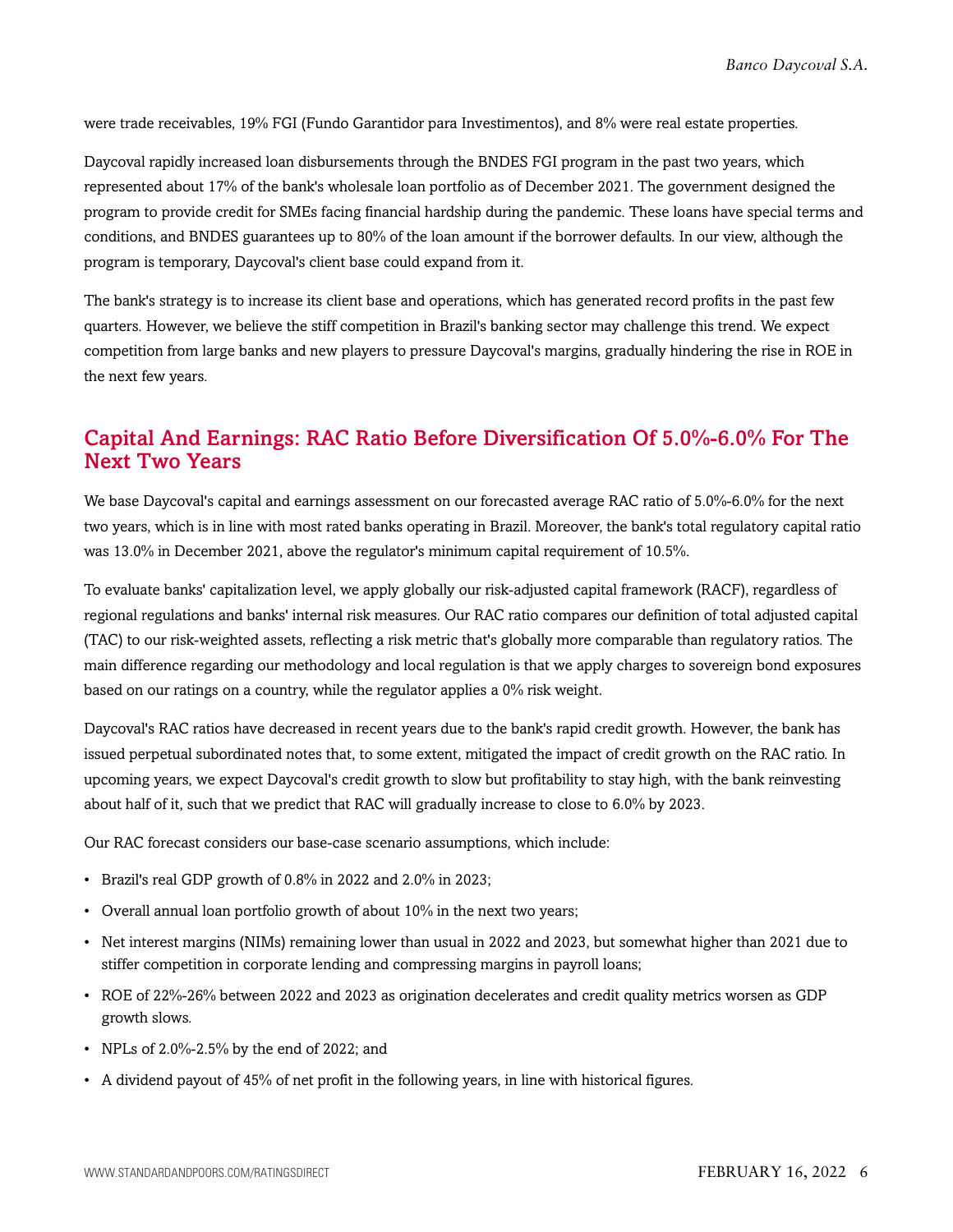#### <span id="page-6-0"></span>Risk Position: Conservative Collateral Management And Low Customer Concentration Offset Higher Risk From The Middle-Market Sector

Daycoval's risk position reflects its overall solid loan book performance, good collateral management, and adequate obligor granularity within its portfolio, which partially offset higher risks related to its concentration in the middle-market segment. Daycoval focuses on SME loans, which have intrinsically higher delinquency rates. However, Daycoval's profitability has consistently outperformed its peers, which signals that the bank is adequately pricing its loans relative to risk.

The bank's NPL ratio was 1.8% in December 2021, slightly lower than its pre-pandemic three-year average of about 3.2% (2016-2019). During the pandemic, Daycoval's NPL ratio remained lower than usual amid a moderate amount of renegotiated loans. NPLs were at a low of 1.4% at the end of 2019, initially increased to 2.3% in June 2020, and remained close to 2.0% after that. Renegotiated loans, which totaled 5.8% of the expanded loan book at the end of 2019, increased to about 14.0% in June 2020, but slipped to 7.2% by December 2021. Furthermore, for the past two years, Daycoval's charge-off ratio averaged 0.8%, below its pre-pandemic three-year average of 1.4%.

Despite the weak credit conditions, we expect the bank's asset quality to remain under control in 2022 given moderate risk appetite, tight underwriting standards, and flexibility to restructure loans to mitigate potential losses stemming from higher risk in the economy. We forecast that NPLs will end 2022 at 2.0%-2.5%, which represents a deterioration from the numbers reported during the pandemic, but are still stronger than those during the 2015-2016 financial crisis. We believe that Daycoval's loan loss provisions, which covered about 220% of NPLs as of December 2021, will adequately cover the potential deterioration in NPLs. Management's capacity to maintain collateral's sound quality to secure Daycoval's loan operations will be key to mitigate credit losses in the next few years.

### <span id="page-6-1"></span>Funding And Liquidity: Wholesale-Oriented Funding Profile And Comfortable Liquidity Cushion

We view Daycoval's funding base as less stable and diversified than industry average, because it consists mostly of wholesale deposits and institutional investors, which tend to be less stable than a diversified retail deposit base. Thus, we believe the bank still lacks broader depositor and funding source diversification compared to larger banks. As of December 2021, Daycoval's funding base consisted of deposits (45%), local bonds (31%), borrowings and onlending (19%), and international bonds (6%).

The bank's stable funding ratio (SFR) was 83% in December 2021. Daycoval has a good match between assets and liabilities and a positive maturity gap between its loans (average maturity of 297 days) and funding sources (average maturity of 542 days).

We also view Daycoval's liquidity as comfortable. As of December 2021, Daycoval's broad liquid assets covered 0.9x of its short-term wholesale funding, slightly below the average of the past four years (2017-2020) of 1.06x. Moreover, Daycoval's time deposits don't have an early redemption option, according to the central bank. Its liquidity also benefits from the short-term nature of its lending, which provides the bank with the flexibility to decrease its lending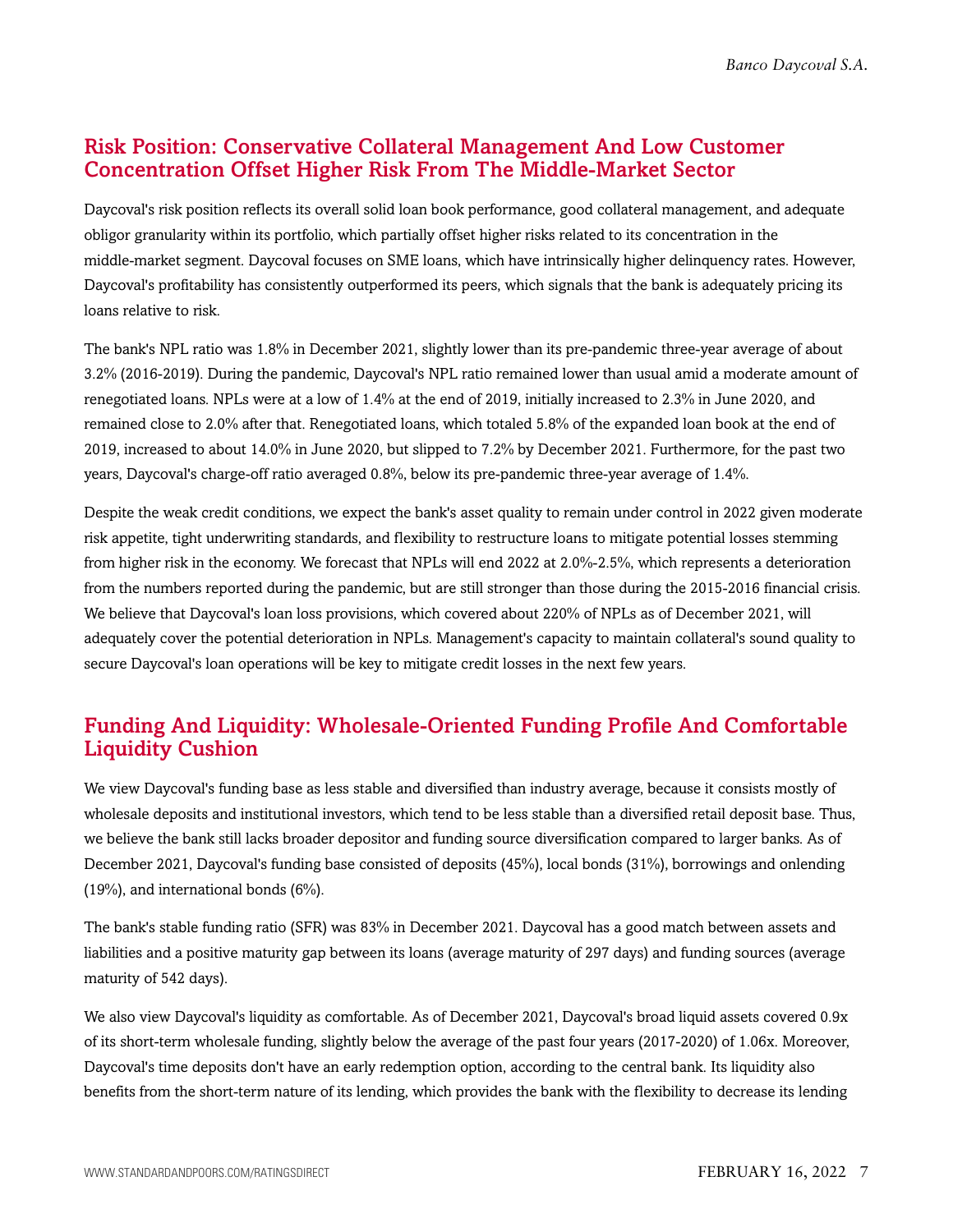<span id="page-7-0"></span>position if needed.

# Environmental, Social And Governance

#### **ESG Credit Indicators**



We view ESG factors for Daycoval as broadly in line with those for the industry and domestic peers. Governance standards are consistent with domestic regulation, while environmental and social factors are not significantly relevant in our rating on the bank.

#### <span id="page-7-1"></span>Key Statistics

#### **Table 1**

| Banco Daycoval S.A. Key Figures |                        |          |          |          |          |  |  |  |
|---------------------------------|------------------------|----------|----------|----------|----------|--|--|--|
|                                 | --Year-ended Dec. 31-- |          |          |          |          |  |  |  |
| (Mil. RS)                       | 2021                   | 2020     | 2019     | 2018     | 2017     |  |  |  |
| Adjusted assets                 | 61.931.3               | 49.159.4 | 34.892.1 | 28.979.7 | 23.786.2 |  |  |  |
| Customer loans (gross)          | 40.741.8               | 32.518.0 | 24.655.9 | 18.326.8 | 15.162.0 |  |  |  |
| Adjusted common equity          | 4.807.0                | 4.346.9  | 3.260.5  | 2.892.4  | 2.679.3  |  |  |  |
| Operating revenues              | 4.760.7                | 4.071.6  | 3.369.3  | 3.039.5  | 2.549.6  |  |  |  |
| Noninterest expenses            | 1.946.2                | 1.540.7  | 1.545.4  | 1.297.9  | 1.211.2  |  |  |  |
| Core earnings                   | 1.390.6                | 1.175.4  | 1.020.2  | 642.6    | 511.1    |  |  |  |

R\$--Brazilian real.

#### **Table 2**

| <b>Banco Daycoval S.A. Business Position</b> |                        |      |      |      |      |  |  |
|----------------------------------------------|------------------------|------|------|------|------|--|--|
|                                              | --Year-ended Dec. 31-- |      |      |      |      |  |  |
| (%)                                          | 2021                   | 2020 | 2019 | 2018 | 2017 |  |  |
| Loan market share in country of domicile     | N/A                    | 0.8  | 0.7  | 0.5  | 0.4  |  |  |
| Deposit market share in country of domicile  | N/A                    | 0.4  | 0.3  | 0.2  | 0.2  |  |  |
| Return on average common equity              | 30.1                   | 29.1 | 294  | 20.7 | 184  |  |  |

N/A--Not applicable.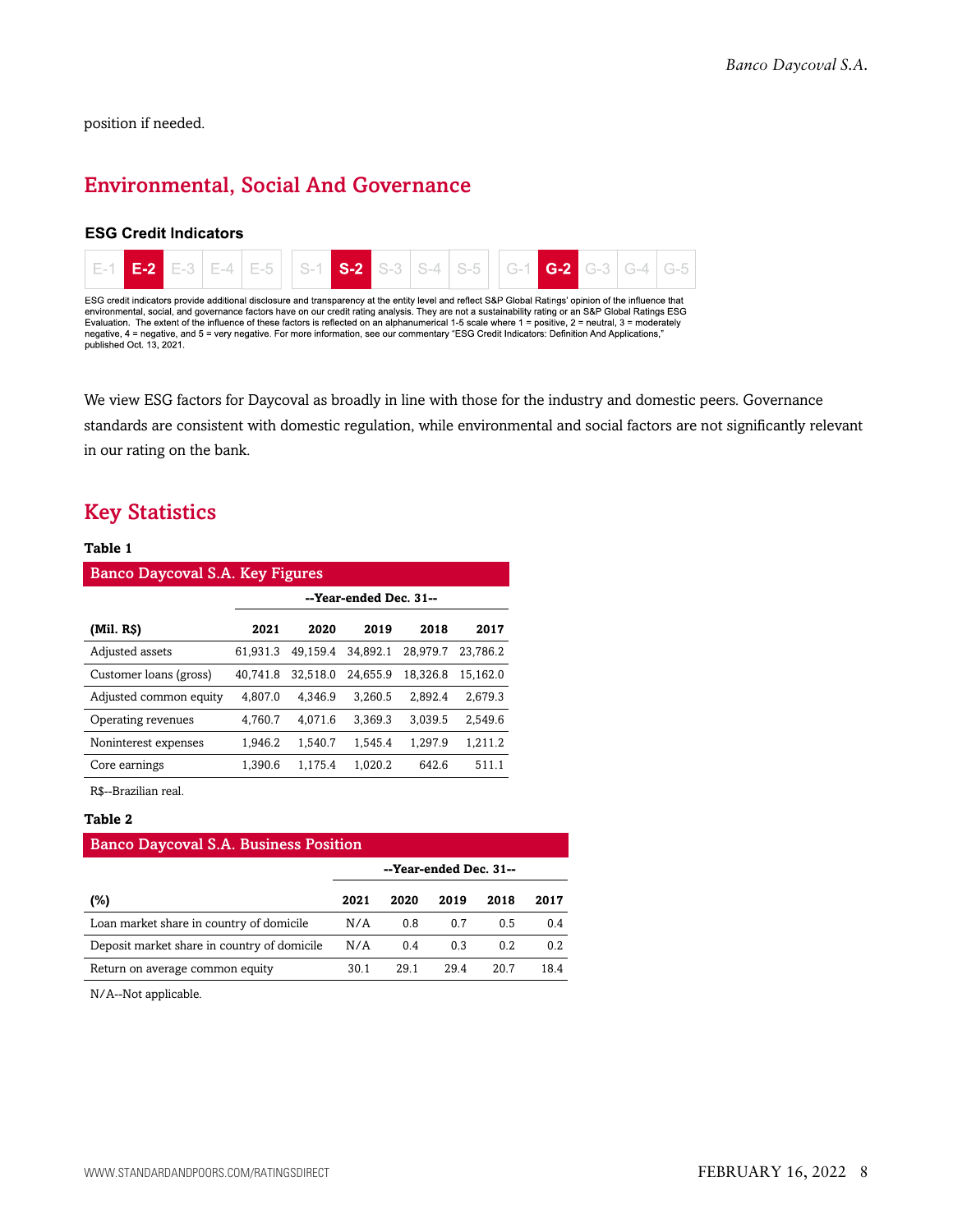#### **Table 3**

| <b>Banco Daycoval S.A. Capital And Earnings</b>      |                        |      |       |       |       |  |  |
|------------------------------------------------------|------------------------|------|-------|-------|-------|--|--|
|                                                      | --Year-ended Dec. 31-- |      |       |       |       |  |  |
| (%)                                                  | 2021                   | 2020 | 2019  | 2018  | 2017  |  |  |
| Tier 1 capital ratio                                 | 13.0                   | 14.0 | 13.6  | 14.1  | 14.9  |  |  |
| S&P Global Ratings' RAC ratio before diversification | N/A                    | 5.5  | 6.0   | 5.9   | N/A   |  |  |
| S&P Global Ratings' RAC ratio after diversification  | N/A                    | 4.7  | 5.2   | 5.1   | N/A   |  |  |
| Adjusted common equity/total adjusted capital        | 82.9                   | 93.6 | 100.0 | 100.0 | 100.0 |  |  |
| Net interest income/operating revenues               | 90.0                   | 90.9 | 89.1  | 90.0  | 88.3  |  |  |
| Fee income/operating revenues                        | 6.1                    | 5.9  | 6.4   | 5.3   | 5.3   |  |  |
| Cost to income ratio                                 | 40.9                   | 37.8 | 45.9  | 42.7  | 47.5  |  |  |
| Preprovision operating income/average assets         | 5.1                    | 6.0  | 5.7   | 6.6   | 5.9   |  |  |
| Core earnings/average managed assets                 | 2.5                    | 2.8  | 3.2   | 2.4   | 2.2   |  |  |

N/A--Not applicable.

#### **Table 4**

| <b>Banco Daycoval S.A. Risk Position</b>                                        |                        |       |       |       |         |  |  |
|---------------------------------------------------------------------------------|------------------------|-------|-------|-------|---------|--|--|
|                                                                                 | --Year-ended Dec. 31-- |       |       |       |         |  |  |
| (%)                                                                             | 2021                   | 2020  | 2019  | 2018  | 2017    |  |  |
| Growth in customer loans                                                        | 25.3                   | 31.9  | 34.5  | 20.9  | 9.6     |  |  |
| Total diversification adjustment/S&P Global Ratings' RWA before diversification | N/A                    | 17.5  | 15.1  | 16.0  | N/A     |  |  |
| Total managed assets/adjusted common equity (x)                                 | 12.9                   | 11.3  | 10.7  | 10.0  | 8.9     |  |  |
| New loan loss provisions/average customer loans                                 | 1.2                    | 2.3   | 2.2   | 4.2   | 3.8     |  |  |
| Net charge-offs/average customer loans                                          | 0.5                    | 1.0   | 0.8   | 1.8   | $1.6\,$ |  |  |
| Gross nonperforming assets/customer loans + other real estate owned             | 1.8                    | 1.8   | 1.4   | 2.7   | 3.3     |  |  |
| Loan loss reserves/gross nonperforming assets                                   | 219.0                  | 256.7 | 367.2 | 219.7 | 183.9   |  |  |

N/A--Not applicable.

#### **Table 5**

| <b>Banco Daycoval S.A. Funding And Liquidity</b>     |                        |        |        |        |       |  |  |
|------------------------------------------------------|------------------------|--------|--------|--------|-------|--|--|
|                                                      | --Year-ended Dec. 31-- |        |        |        |       |  |  |
| (%)                                                  | 2021                   | 2020   | 2019   | 2018   | 2017  |  |  |
| Core deposits/funding base                           | 41.3                   | 40.5   | 36.2   | 29.6   | 65.3  |  |  |
| Customer loans (net)/customer deposits               | 194.2                  | 197.4  | 241.1  | 267.6  | 123.9 |  |  |
| Long-term funding ratio                              | 73.5                   | 67.0   | 75.1   | 60.7   | 84.2  |  |  |
| Stable funding ratio                                 | 83.4                   | 77.3   | 81.9   | 71.3   | 97.7  |  |  |
| Short-term wholesale funding/funding base            | 29.7                   | 37.1   | 28.4   | 45.1   | 18.5  |  |  |
| Broad liquid assets/short-term wholesale funding (x) | 0.9                    | 0.7    | 0.9    | 0.8    | 1.8   |  |  |
| Broad liquid assets/total assets                     | 20.8                   | 21.3   | 19.9   | 25.5   | 25.2  |  |  |
| Broad liquid assets/customer deposits                | 64.0                   | 66.8   | 71.4   | 114.9  | 52.2  |  |  |
| Net broad liquid assets/short-term customer deposits | (19.5)                 | (79.4) | (12.2) | (58.5) | 40.5  |  |  |
| Short-term wholesale funding/total wholesale funding | 48.9                   | 61.5   | 44.5   | 64.1   | 53.4  |  |  |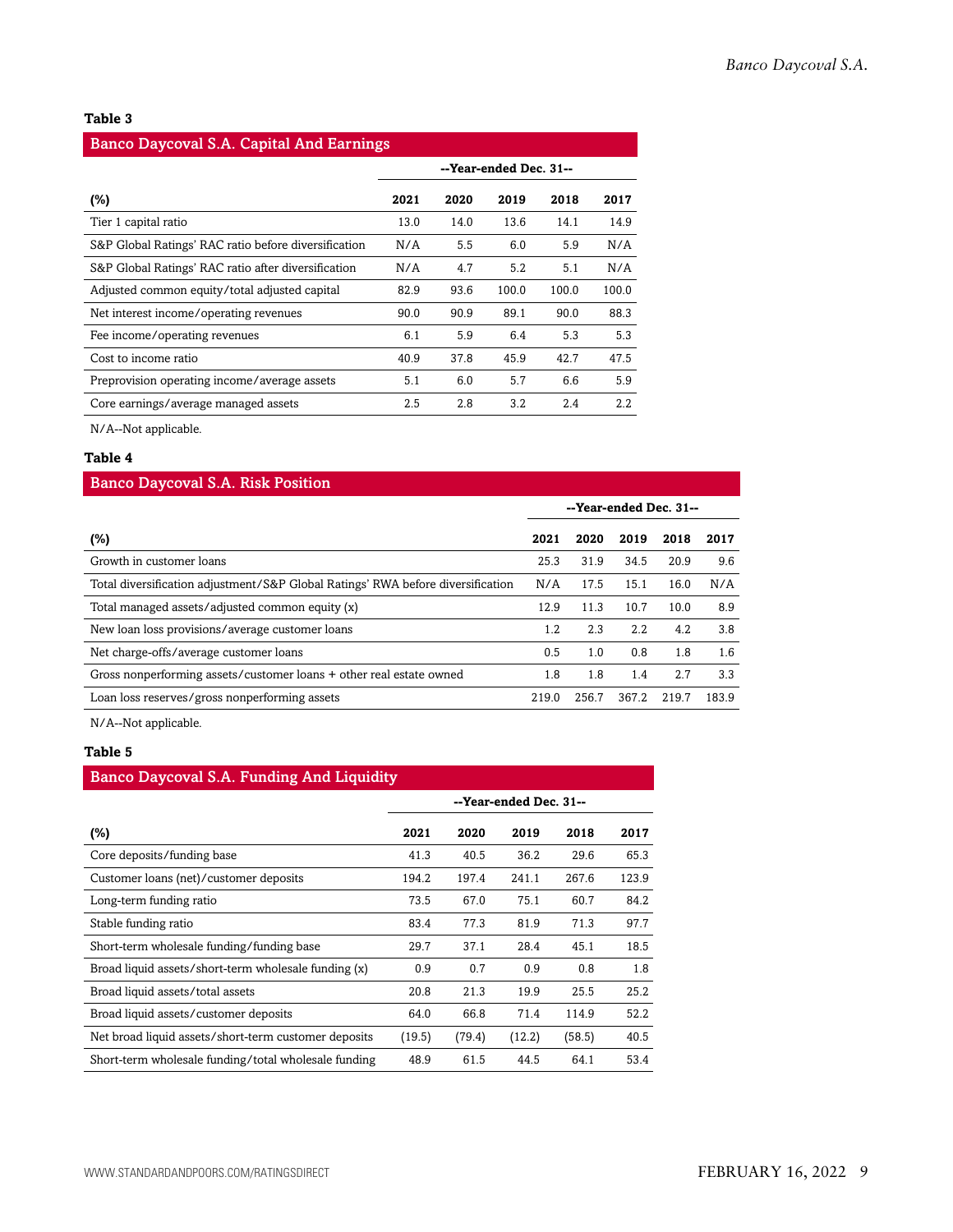# <span id="page-9-0"></span>Related Criteria

- Criteria | Financial Institutions | Banks: Banking Industry Country Risk Assessment Methodology And Assumptions, Dec. 9, 2021
- Criteria | Financial Institutions | General: Financial Institutions Rating Methodology, Dec. 9, 2021
- General Criteria: Environmental, Social, And Governance Principles In Credit Ratings, Oct. 10, 2021
- General Criteria: Group Rating Methodology, July 1, 2019
- General Criteria: Hybrid Capital: Methodology And Assumptions, July 1, 2019
- General Criteria: Methodology For National And Regional Scale Credit Ratings, June 25, 2018
- Criteria | Financial Institutions | General: Risk-Adjusted Capital Framework Methodology, July 20, 2017
- General Criteria: Methodology For Linking Long-Term And Short-Term Ratings, April 7, 2017
- General Criteria: Principles Of Credit Ratings, Feb. 16, 2011

### Ratings Detail (As Of February 16, 2022)\* **Banco Daycoval S.A.** Issuer Credit Rating BB-/Stable/B *Brazil National Scale* brAA+/Stable/brA-1+ **Issuer Credit Ratings History** 18-Mar-2019 BB-/Stable/B 16-Aug-2017 BB-/Negative/B 23-May-2017 BB-/Watch Neg/B 18-Mar-2019 *Brazil National Scale* brAA+/Stable/brA-1+ 11-Jul-2018 brAA+/Negative/brA-1+ 16-Aug-2017 brA+/Negative/brA-1 23-May-2017 brA/Watch Neg/brA-2 **Sovereign Rating** Brazil BB-/Stable/B *Brazil National Scale* brAAA/Stable/--

\*Unless otherwise noted, all ratings in this report are global scale ratings. S&P Global Ratings' credit ratings on the global scale are comparable across countries. S&P Global Ratings' credit ratings on a national scale are relative to obligors or obligations within that specific country. Issue and debt ratings could include debt guaranteed by another entity, and rated debt that an entity guarantees.